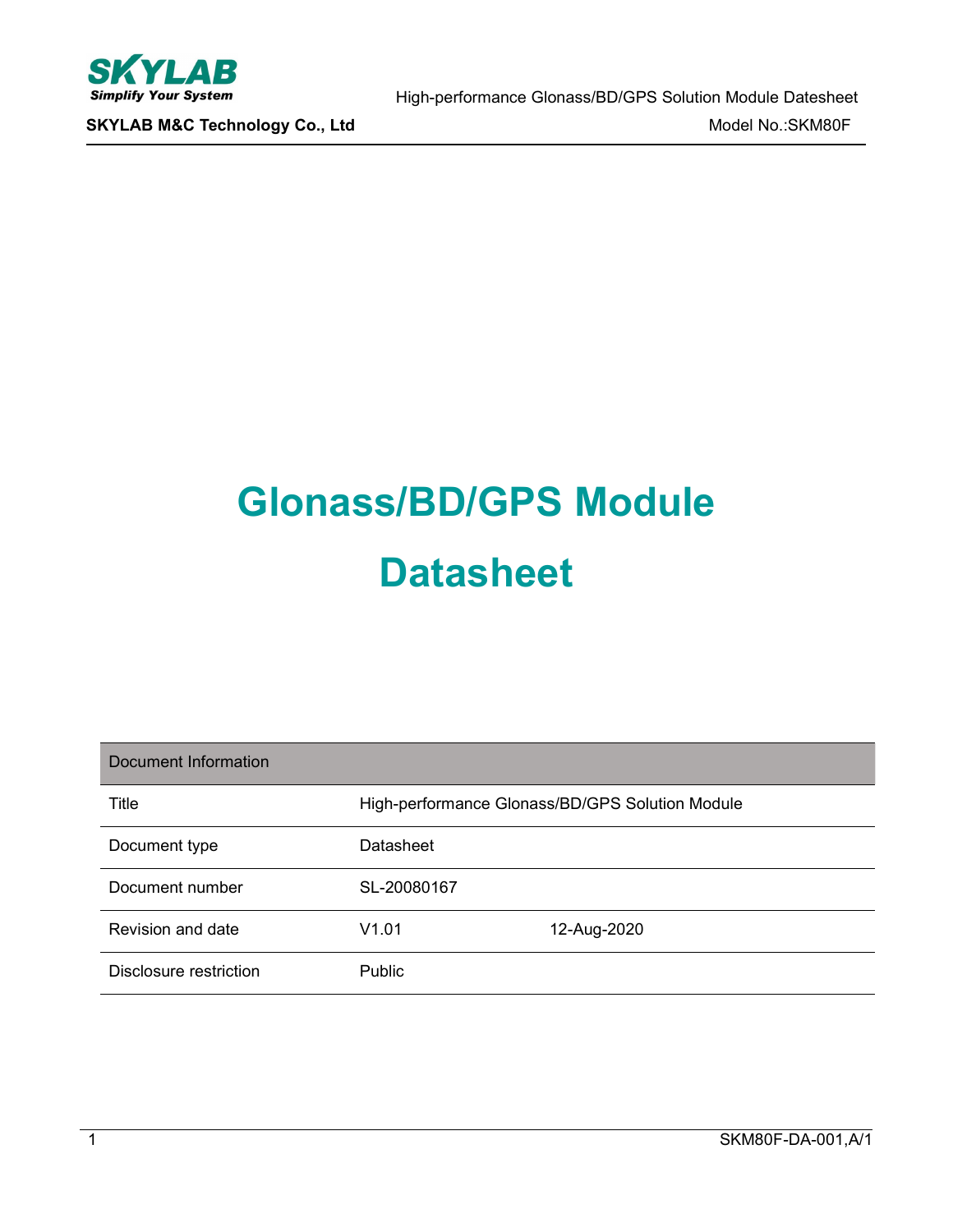

#### **This document applicable to the following products**:

| <b>Product name</b> | <b>Type number</b> | <b>Product status</b> |
|---------------------|--------------------|-----------------------|
| SKM80F              | SKM80F             | Mass Production       |

SKYLAB reserves all rights to this document and the information contained herein. Products, names, logos and designs described herein may in whole or in part be subject to intellectual property rights. Reproduction, use, modification or disclosure to third parties of this document or any part thereof without the express permission of SKYLAB is strictly prohibited.

The information contained herein is provided "as is" and SKYLAB assumes no liability for the use of the information. No warranty, either express or implied, is given, including but not limited, with respect to the accuracy, correctness, reliability and fitness for a particular purpose of the information. This document may be revised by SKYLAB at any time. For most recent documents, visit www.skylab.com.cn.

Copyright © 2020, Skylab M&C Technology Co., Ltd.

SKYLAB® is a registered trademark of Skylab M&C Technology Co., Ltd in China.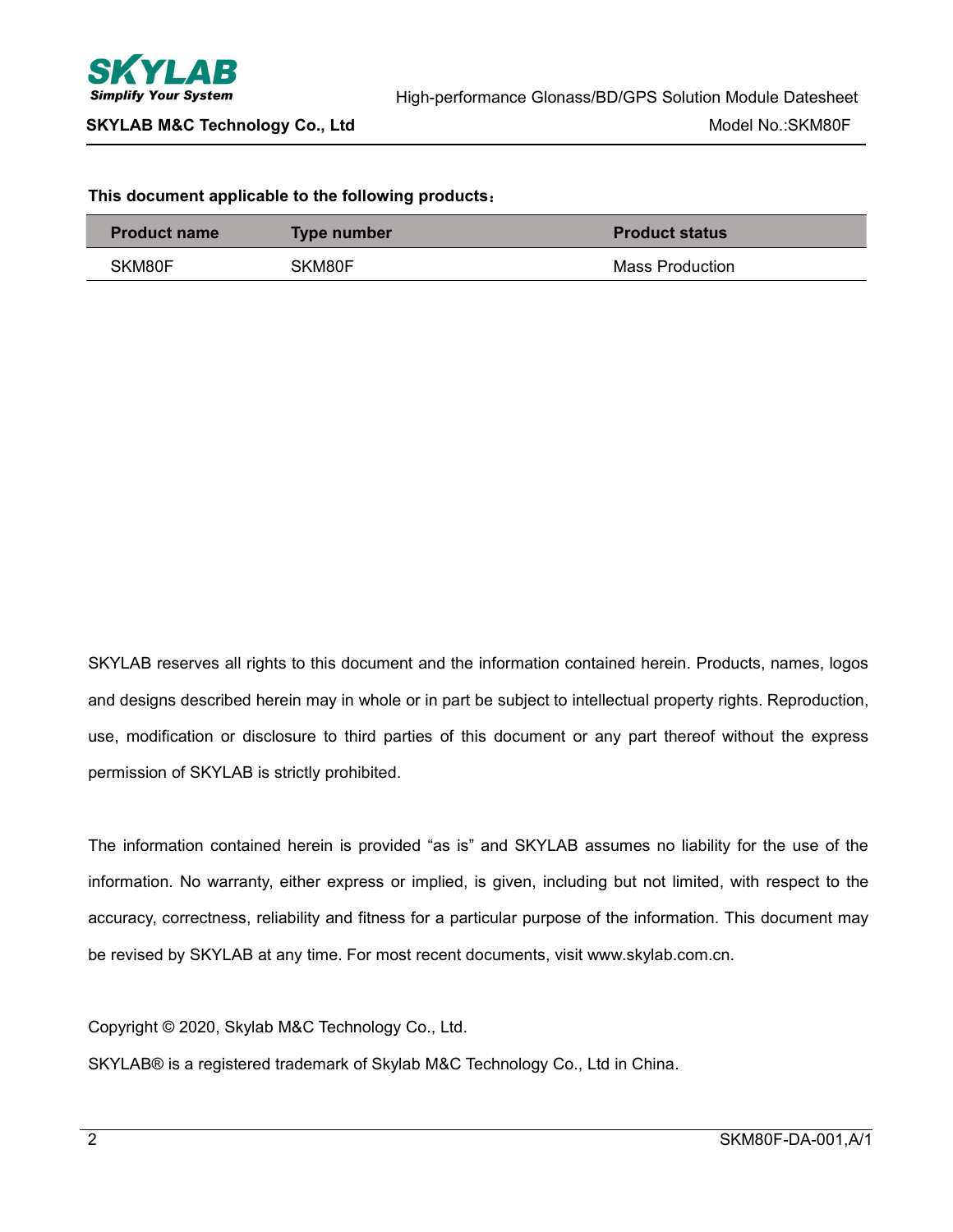

**SKYLAB M&C Technology Co., Ltd** 

## **Contents**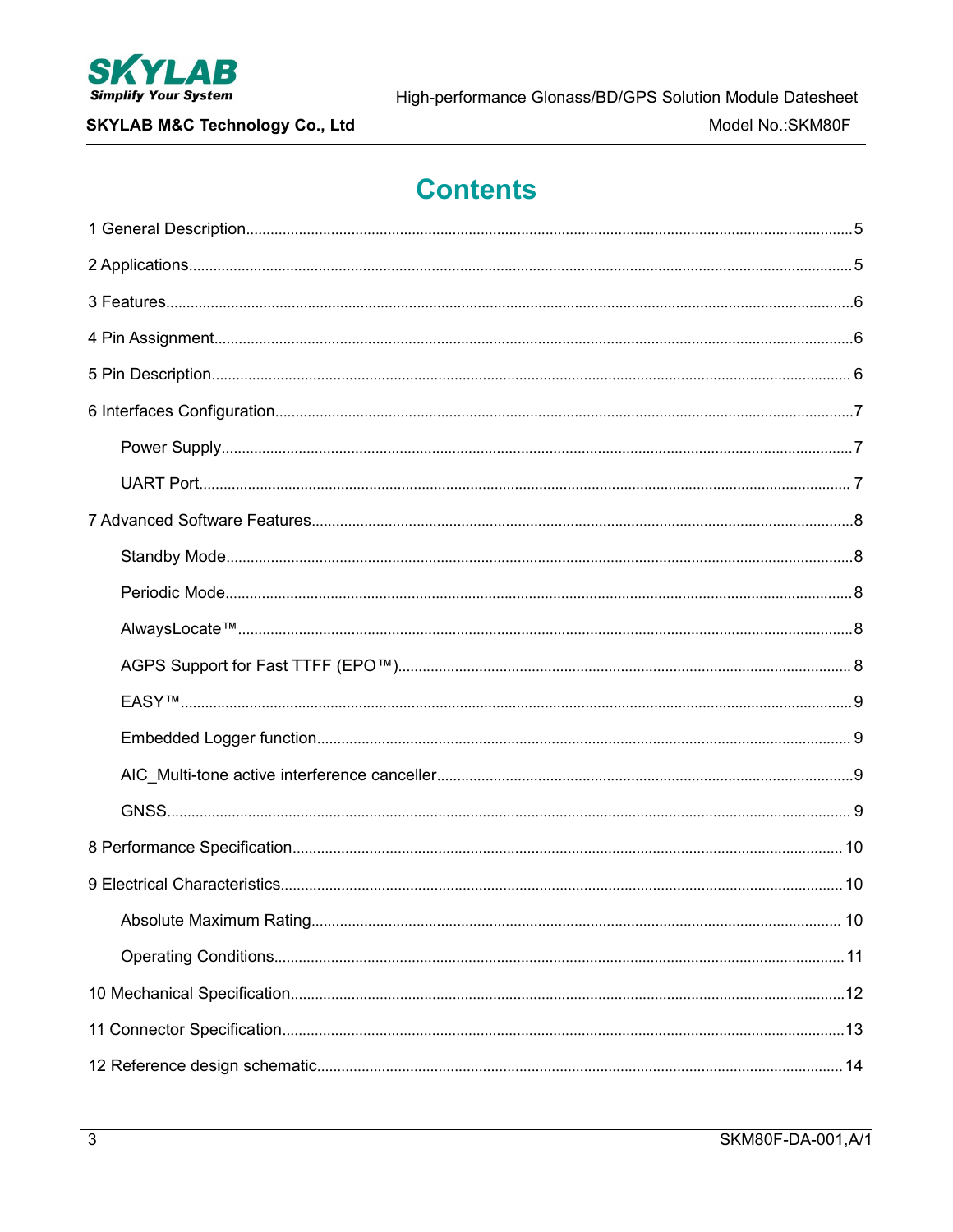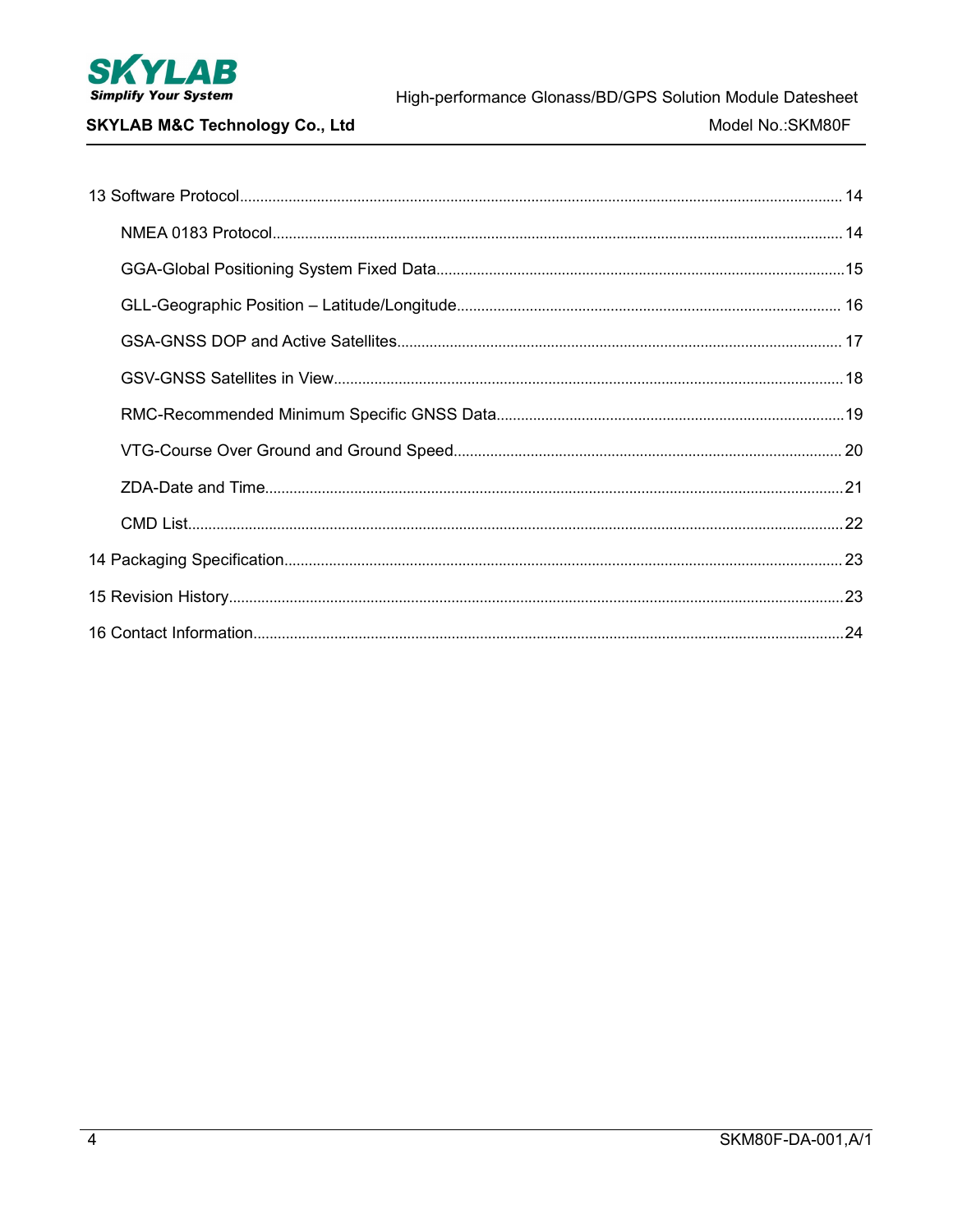

## <span id="page-4-0"></span>**1 General Description**

The SKM80F is a high-performance GNSS all-in-one solution module that features super sensitivity, ultra low power and small form factor. The RF signal is applied to the antenna input of module, and a complete serial data message with position, velocity and time information is presented at the serial interface with NMEA protocol or custom protocol.

It is based on the high performance features of the Airoha AG3331 single-chip architecture, Its -165dBm tracking sensitivity extends positioning coverage into place like urban canyons and dense foliage environment where the GNSS was not possible before.

## <span id="page-4-1"></span>**2 Applications**

- LBS (Location Based Service)
- **PND (Portable Navigation Device)**
- **National Vehicle navigation system**
- **Aeromodelling**



**Figure 1: SKM80F Top View**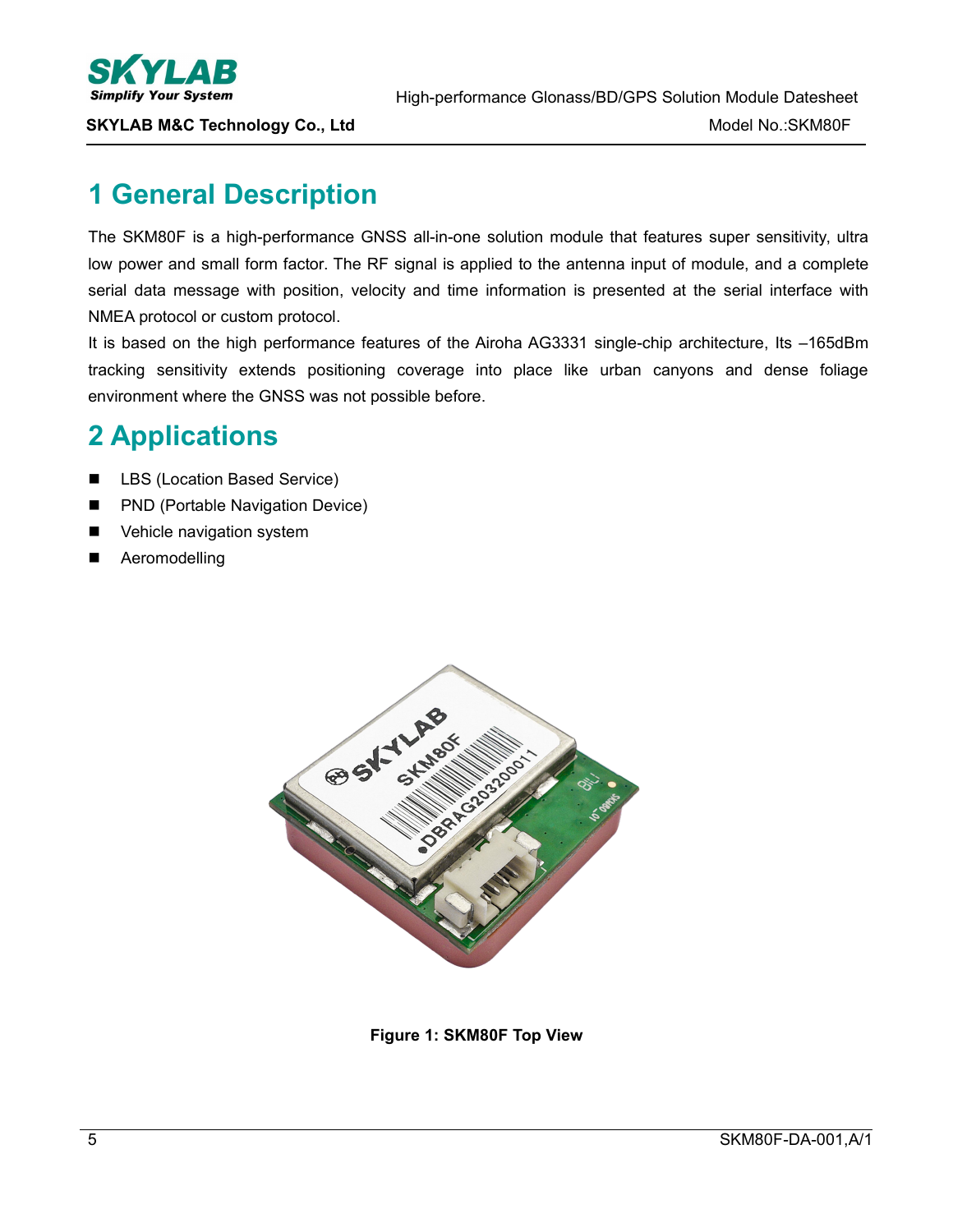

## <span id="page-5-0"></span>**3 Features**

- GPS only or BDS only or GPS+BDS or GPS+GLONASS
- **Ultra high sensitivity: -165dBm**
- Extremely fast TTFF at low signal level
- Built-in 12 multi-tone active interference canceller
- **Ultra low power consumption**
- Advanced Features: AlwaysLocate; AIC; EPO;EASY
- SBAS (WAAS, EGNOS, MSAS, GAGAN)
- RoHS compliance (Lead-free)
- FCC,CE compliance

## <span id="page-5-1"></span>**4 Pin Assignment**



**Figure 2: SKM80F Pin Package**

## <span id="page-5-2"></span>**5 Pin Description**

| Pin No.   Pin name | $II$ | <b>Description</b> | <b>Remark</b> |
|--------------------|------|--------------------|---------------|
|                    |      |                    |               |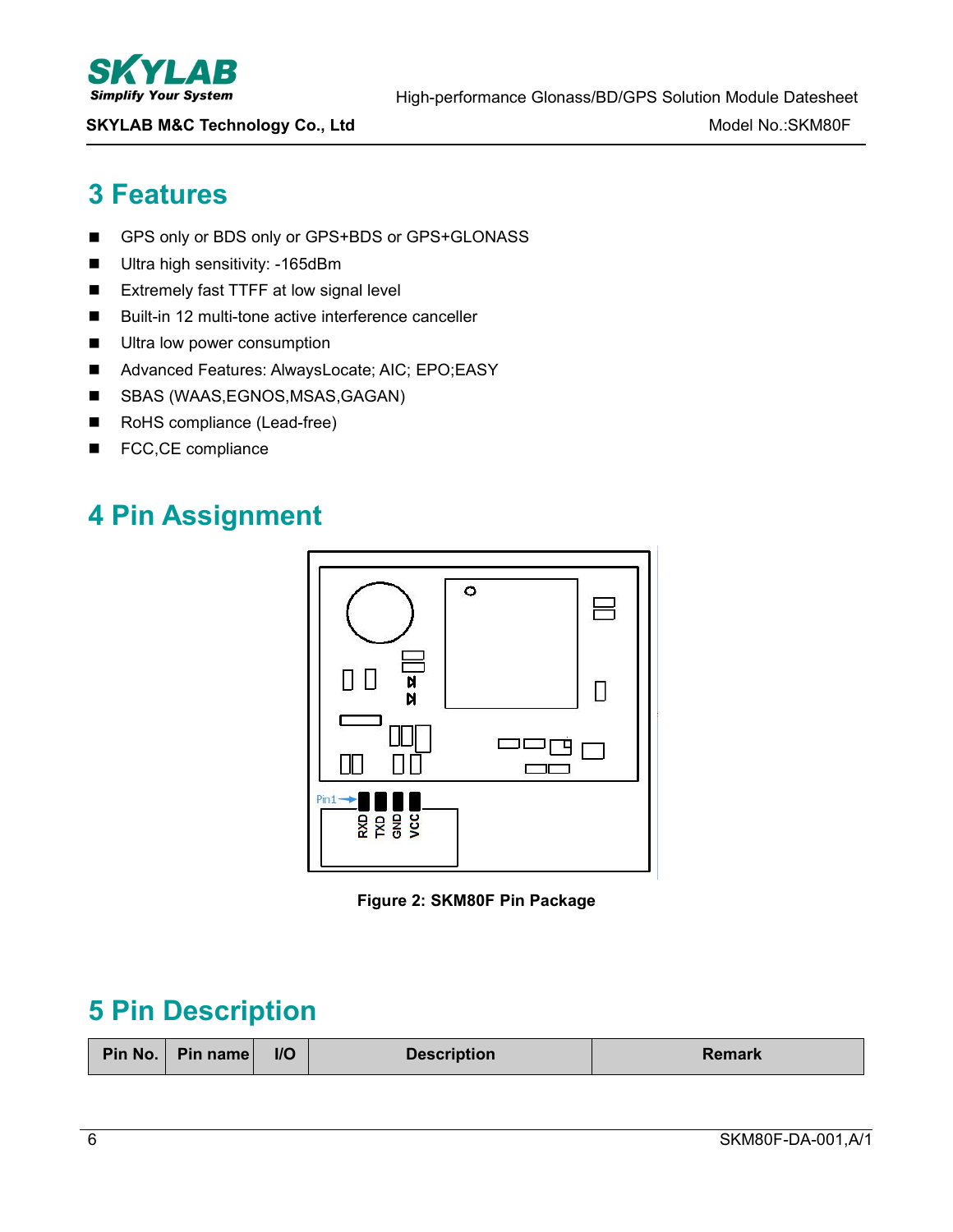

|   | <b>RXD</b> |   | <b>UART Serial Data Input</b>  |  |
|---|------------|---|--------------------------------|--|
| 2 | TXD.       | O | <b>UART Serial Data Output</b> |  |
| 3 | <b>GND</b> | G | Ground                         |  |
| 4 | <b>VCC</b> | P | <b>Module Power Supply</b>     |  |

## <span id="page-6-0"></span>**6 Interfaces Configuration**

### <span id="page-6-1"></span>**Power Supply**

Regulated power for the SKM80F is required. The input voltage Vcc should be 3.3V to 5V range, current is no less than 100mA. Suitable decoupling must be provided by external decoupling circuitry (10uF and 0.1uF). It can reduce the Noise from power supply and increase power stability.

Main power supply Vcc current varies according to the processor load and satellite acquisition. Maximum Vcc peak current is about 50 mA during acquisition.

### <span id="page-6-2"></span>**UART Port**

The module supports one full duplex serial channels UART. The serial connections are at 2.85V LVTTL logic levels, if need different voltage levels, use appropriate level shifters. the data format is however fixed: X, N, 8, 1, i.e. X baud rate, no parity, eight data bits and one stop bit, no other data formats are supported, LSB is sent first. The UART is as NMEA output and PMTK command input.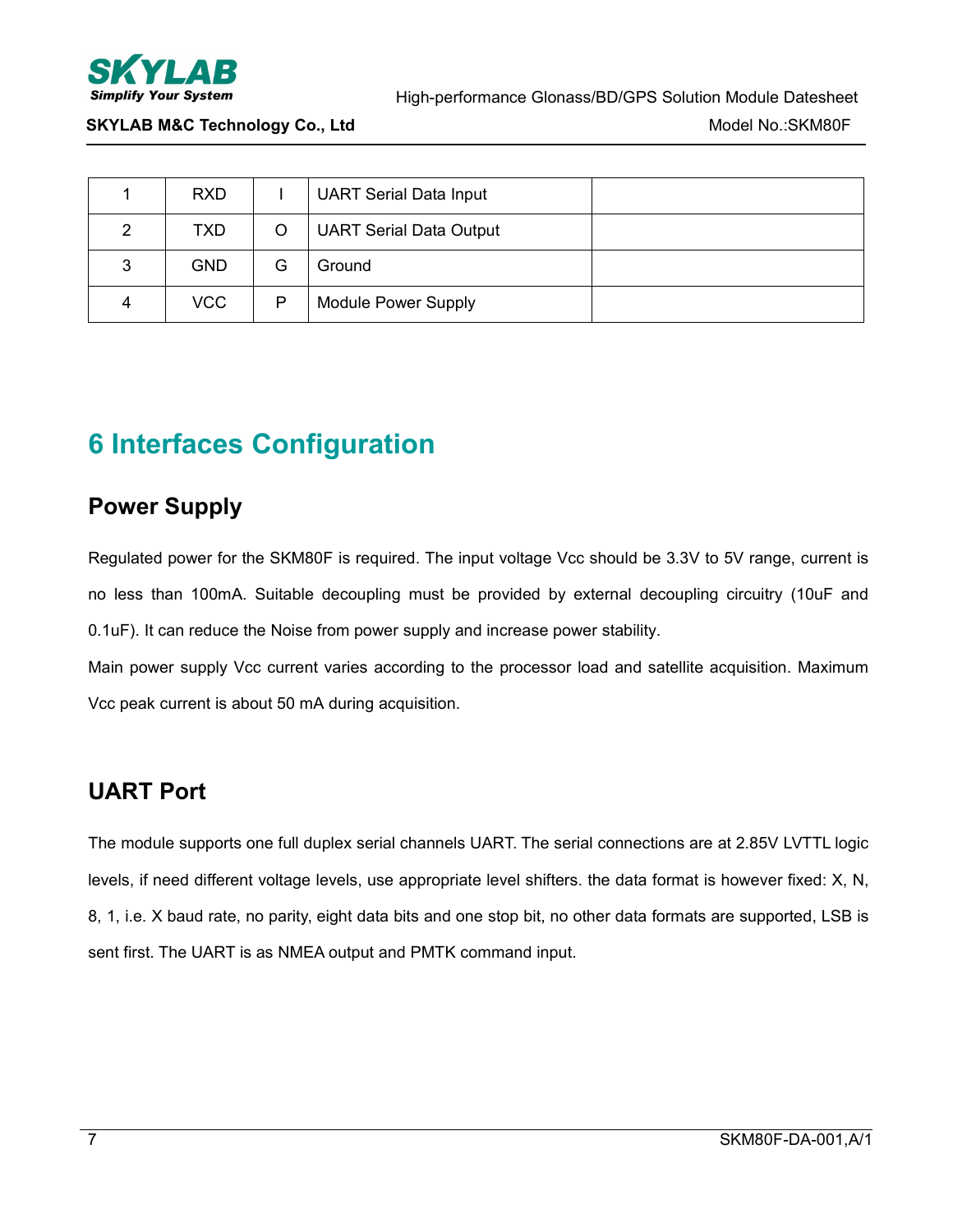## <span id="page-7-0"></span>**7 Advanced Software Features**

### <span id="page-7-1"></span>**Standby Mode**

User can issue software command to make GNSS module go into standby mode that consumes less than 200uA current. GNSS module will be awaked when receiving any byte. The following flow chart is an example to make GNSS module go into standby mode and then wake up.

### <span id="page-7-2"></span>**Periodic Mode**

When GNSS module is commanded to periodic mode, it will be in operation and standby periodically. Its status of power consumption is as below chart.



## <span id="page-7-3"></span>**AlwaysLocate**™

AlwaysLocateTM is an intelligent controller of periodic mode. Depending on the environment and motion conditions, GNSS module can adaptively adjust working/standby time to achieve balance of positioning accuracy and power consumption. In this mode, the host CPU does not need to control GNSS module until the host CPU needs the GPS position data. The following flow chart is an example to make GNSS module go into AlwaysLocateTm mode and then back to normal operation mode.

## <span id="page-7-4"></span>**AGPS Support for Fast TTFF (EPO**™**)**

The AGPS (EPO™) supply the predicated Extended Prediction Orbit data to speed TTFF ,users can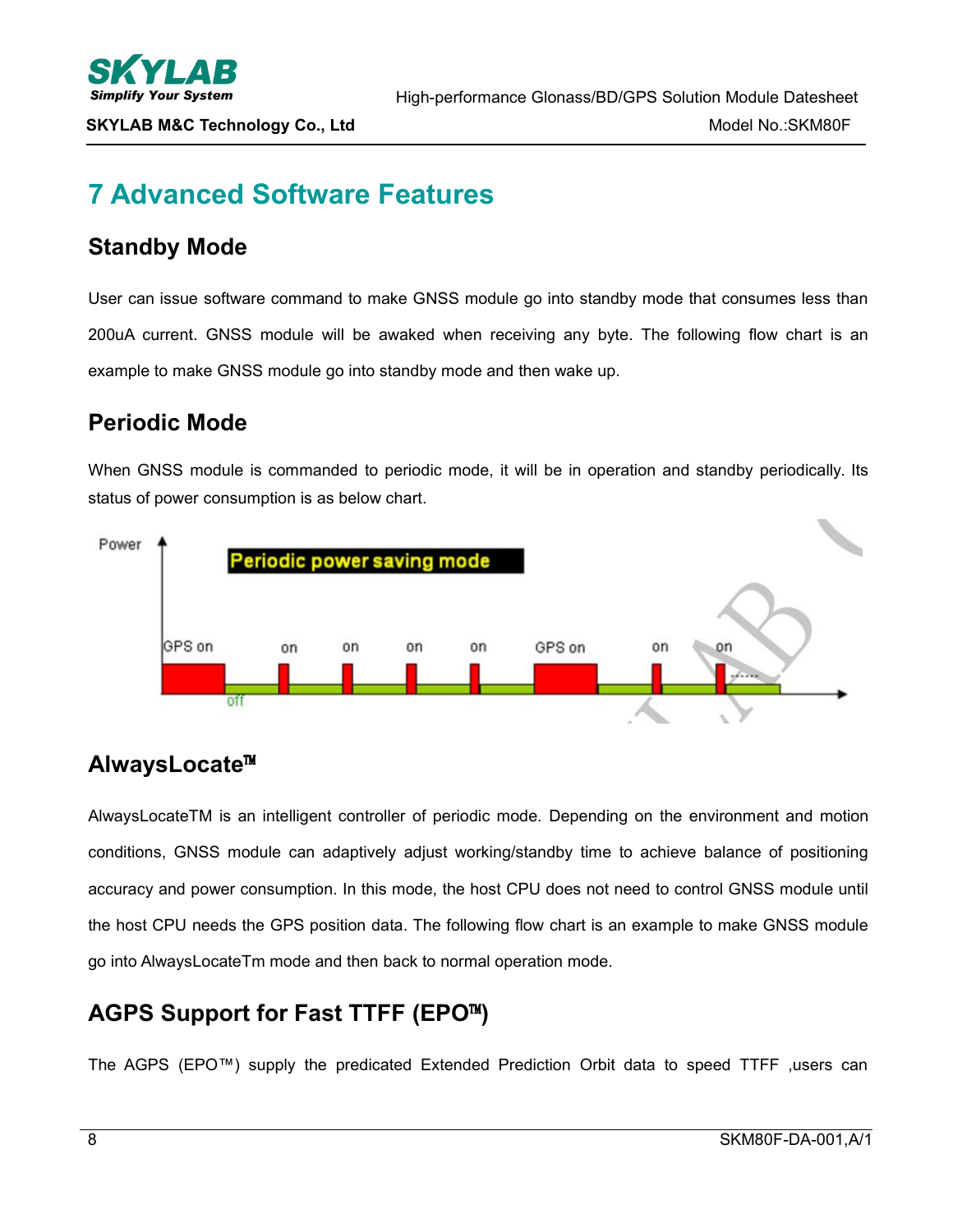

download the EPO data to GPS engine from the FTP server by internet or wireless network ,the GPS engine will use the EPO data to assist position calculation when the navigation information of satellites are not enough or weak signal zone .

### <span id="page-8-0"></span>**EASY**™

The EASY™ is embedded assist system for quick positioning, the GPS engine will calculate and predict automatically the single emperies ( Max. up to 3 days )when power on ,and save the predict information into the memory , GPS engine will use these information for positioning if no enough information from satellites , so the function will be helpful for positioning and TTFF improvement under indoor or urban condition ,the Backup power (VBACKUP) is necessary .

## <span id="page-8-1"></span>**Embedded Logger function**

The Embedded Logger function don't need host CPU (MCU ) and external flash to handle the operation , GPS Engine will use internal flash (embedded in GPS chipset ) to log the GPS data (Data format : UTC, Latitude , longitude, Valid ,Checksum ), the max log days can up to 2 days under AlwaysLocate™ condition .

### <span id="page-8-2"></span>**AIC\_Multi-tone active interference canceller**

Because different application (Wi-Fi , GSM/GPRS,3G/4G,Bluetooth )are integrated into navigation system , the harmonic of RF signal will influence the GPS reception , The multi- tone active-interference canceller can reject external RF interference which come from other active components on the main board , to improve the capacity of GPS reception without any needed HW change in the design .SKM80F can cancel up to 12 independent channel interference continuous wave.

### <span id="page-8-3"></span>**GNSS**

The SKM80F GNSS modules can receive and track multiple GNSS systems (e.g. GPS, GLONASS and BeiDou signals). The SKM80F can be configure to start searching of which satellite system. By default the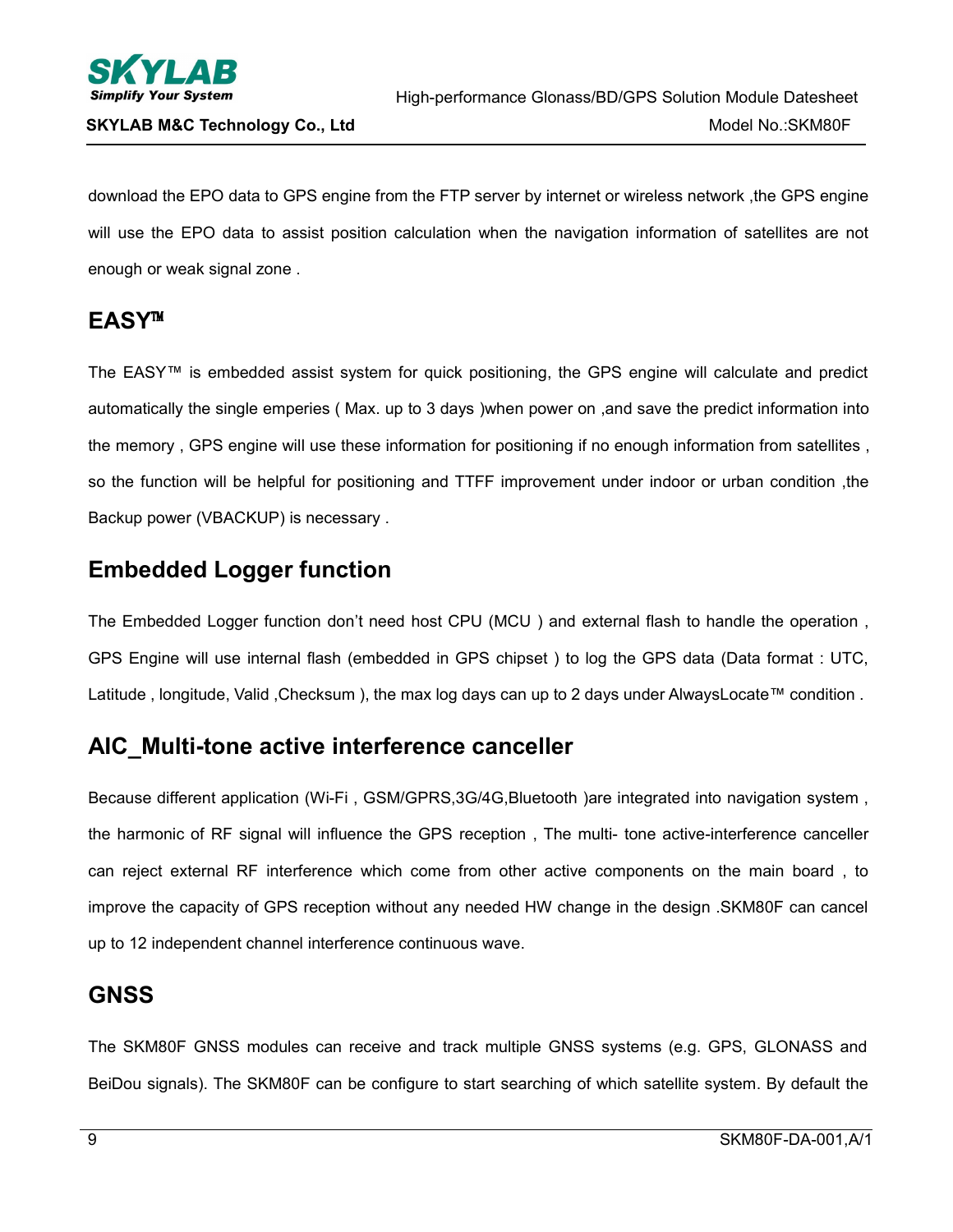

receivers are configured for concurrent GPS and BDS reception.

## <span id="page-9-0"></span>**8 Performance Specification**

| <b>Parameter</b>            | Specification  |                                    |  |  |  |  |
|-----------------------------|----------------|------------------------------------|--|--|--|--|
| Receiver Type               |                | GPS only or GPS+BDS or GPS+GLONASS |  |  |  |  |
| Sensitivity                 | Tracking       | -165dBm Typical                    |  |  |  |  |
|                             | Acquisition    | -148dBm Typical                    |  |  |  |  |
| Accuracy                    | Position       | <2.5m CEP50 (Typical Open Sky)     |  |  |  |  |
|                             | Velocity       | 0.1m/s without SA                  |  |  |  |  |
| <b>Acquisition Time</b>     | Cold Start     | 23s(Typical Open Sky)              |  |  |  |  |
|                             | Warm Start     | $2-3s$                             |  |  |  |  |
|                             | Hot Start      | 1s                                 |  |  |  |  |
|                             | Re-Acquisition | k1s                                |  |  |  |  |
| Assisted GPS support        | <b>EPO</b>     |                                    |  |  |  |  |
| Power Consumption           | Tracking       | 35mA @5V Typical                   |  |  |  |  |
|                             | Acquisition    | 40mA@5V                            |  |  |  |  |
| Navigation Data Update Rate | Max 10Hz       | Default 5Hz                        |  |  |  |  |
| <b>Operational Limits</b>   | Altitude       | Max 18,000m                        |  |  |  |  |
|                             | Velocity       | Max 515m/s                         |  |  |  |  |
|                             | Acceleration   | Less than 4g                       |  |  |  |  |

## <span id="page-9-1"></span>**9 Electrical Characteristics**

## <span id="page-9-2"></span>**Absolute Maximum Rating**

| <b>Parameter</b>    | Symbol     | <b>Min</b> | <b>Max</b> | <b>Units</b> |
|---------------------|------------|------------|------------|--------------|
| <b>Power Supply</b> |            |            |            |              |
| Power Supply Volt.  | <b>VCC</b> | $-0.3$     | 5.5        |              |
| Input Pins          |            |            |            |              |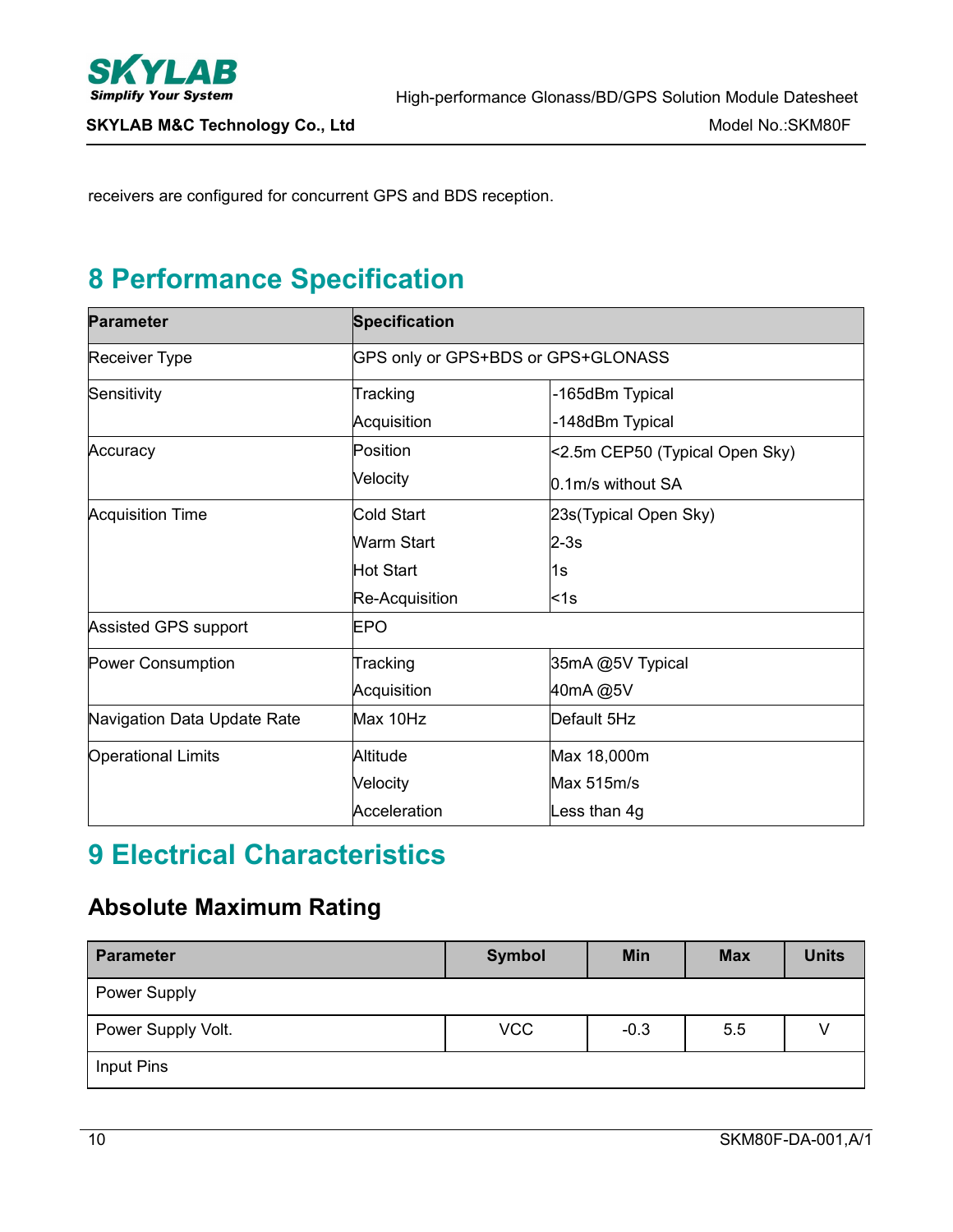

| <b>VIO</b><br>Input voltage on any input connection<br>$-0.3$<br>3.6<br>V |
|---------------------------------------------------------------------------|
| RF IN<br>dBm<br>-40<br>RF input power                                     |
| Human Body Model ESD capability<br>RF IN<br>2000<br>V                     |
| RF_IN<br>Machine Model ESD capability<br>100<br>$\vee$                    |
| Environment                                                               |
| $^{\circ}C$<br>85<br>Storage Temperature<br>Tstg<br>$-40$                 |
| Humidity<br>95<br>$\%$                                                    |

Note: Absolute maximum ratings are stress ratings only, and functional operation at the maxims is not guaranteed. Stress beyond the limits specified in this table may affect device reliability or cause permanent damage to the device. For functional operating conditions, refer to the operating conditions tables as follow. The SKM80F module is Electrostatic Sensitive Device (ESD) and may be damaged with ESD or spike voltage. Although it has built-in ESD protection circuitry at digital I/O, please handle with care to avoid permanent malfunction or performance degradation. Note that RFIN has no ESD protection circuits.

## <span id="page-10-0"></span>**Operating Conditions**

| <b>Parameter</b>            | <b>Symbol</b> | <b>Condition</b> | <b>Min</b>     | <b>Typ</b> | <b>Max</b> | <b>Units</b> |
|-----------------------------|---------------|------------------|----------------|------------|------------|--------------|
| Power supply voltage        | Vcc           |                  | 3.3            | 5          | 5.5        | V            |
| Power supply voltage ripple | Vcc PP        | $Vcc=5V$         |                |            | 30         | mV           |
| Supply current, navigation  | <b>Icc</b>    | $Vcc=5V$         |                | 35         | 40         | mA           |
| Input high voltage          | <b>VIH</b>    |                  | $\overline{2}$ |            | 3.6        | V            |
| Input low voltage           | VIL           |                  | $-0.3$         |            | 0.8        | V            |
| Output high voltage         | <b>VOH</b>    |                  | 2.4            |            | 3.1        | V            |
| Output low voltage          | <b>VOL</b>    |                  | $-0.3$         |            | 0.4        | V            |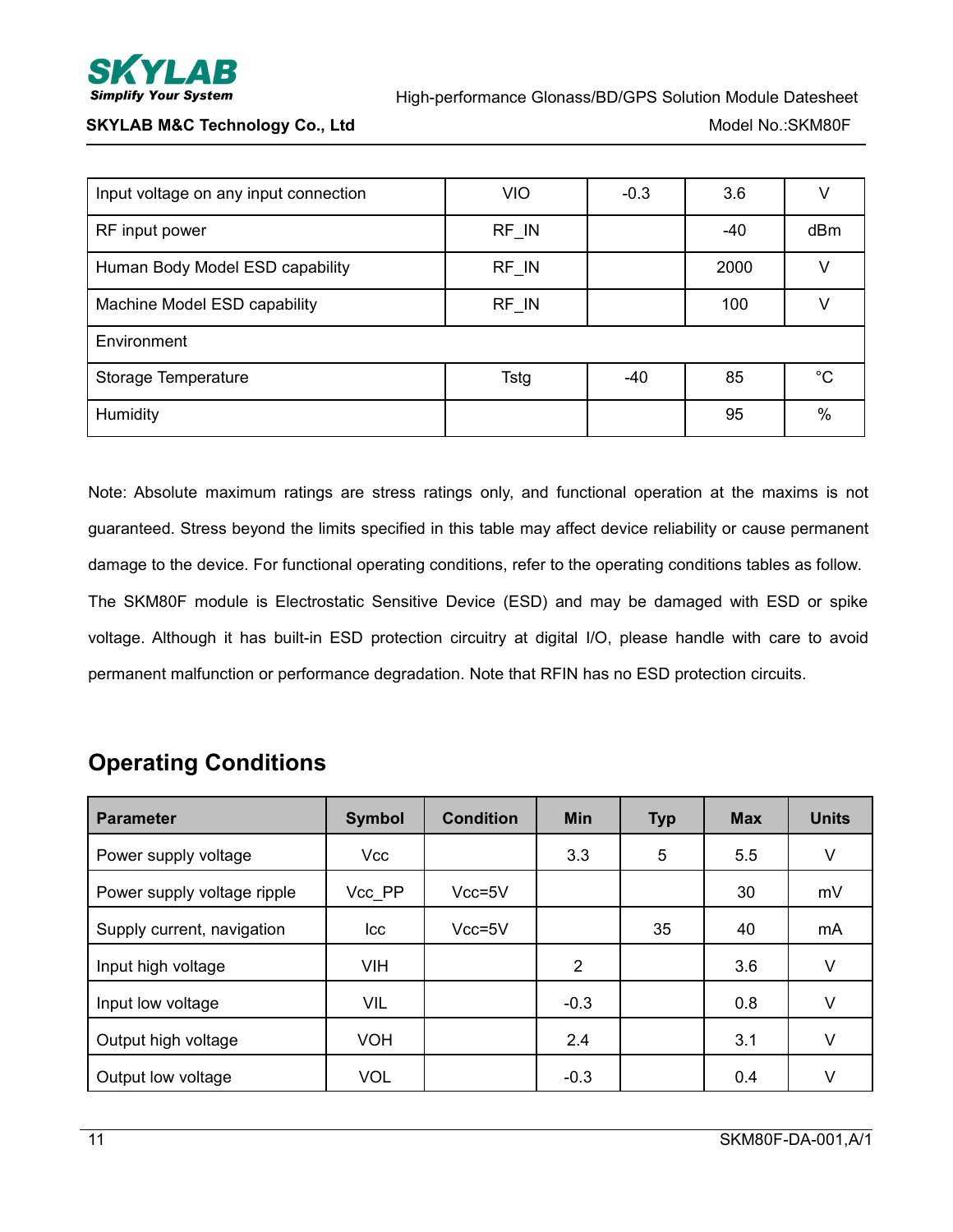

High-performance Glonass/BD/GPS Solution Module Datesheet

#### **SKYLAB M&C Technology Co., Ltd** Model No.:SKM80F

| ∽<br>temperature<br>Inorem 2<br>raung<br>יטע | opr | AC<br>. . | 0E<br>υu | $\sim$ |
|----------------------------------------------|-----|-----------|----------|--------|

## <span id="page-11-0"></span>**10 Mechanical Specification**



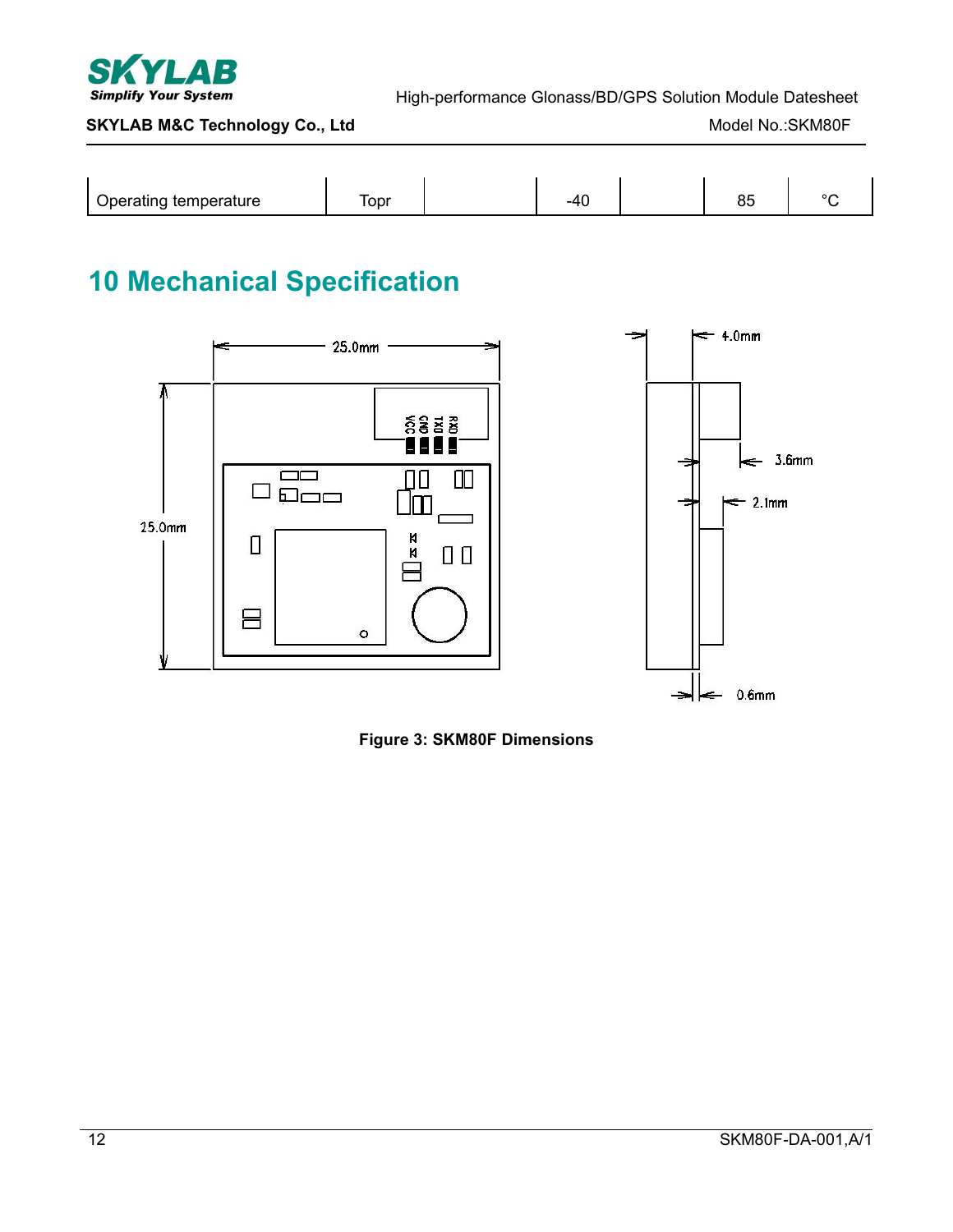

## <span id="page-12-0"></span>**11 Connector Specification**



**Figure 4: SKM80F Connector**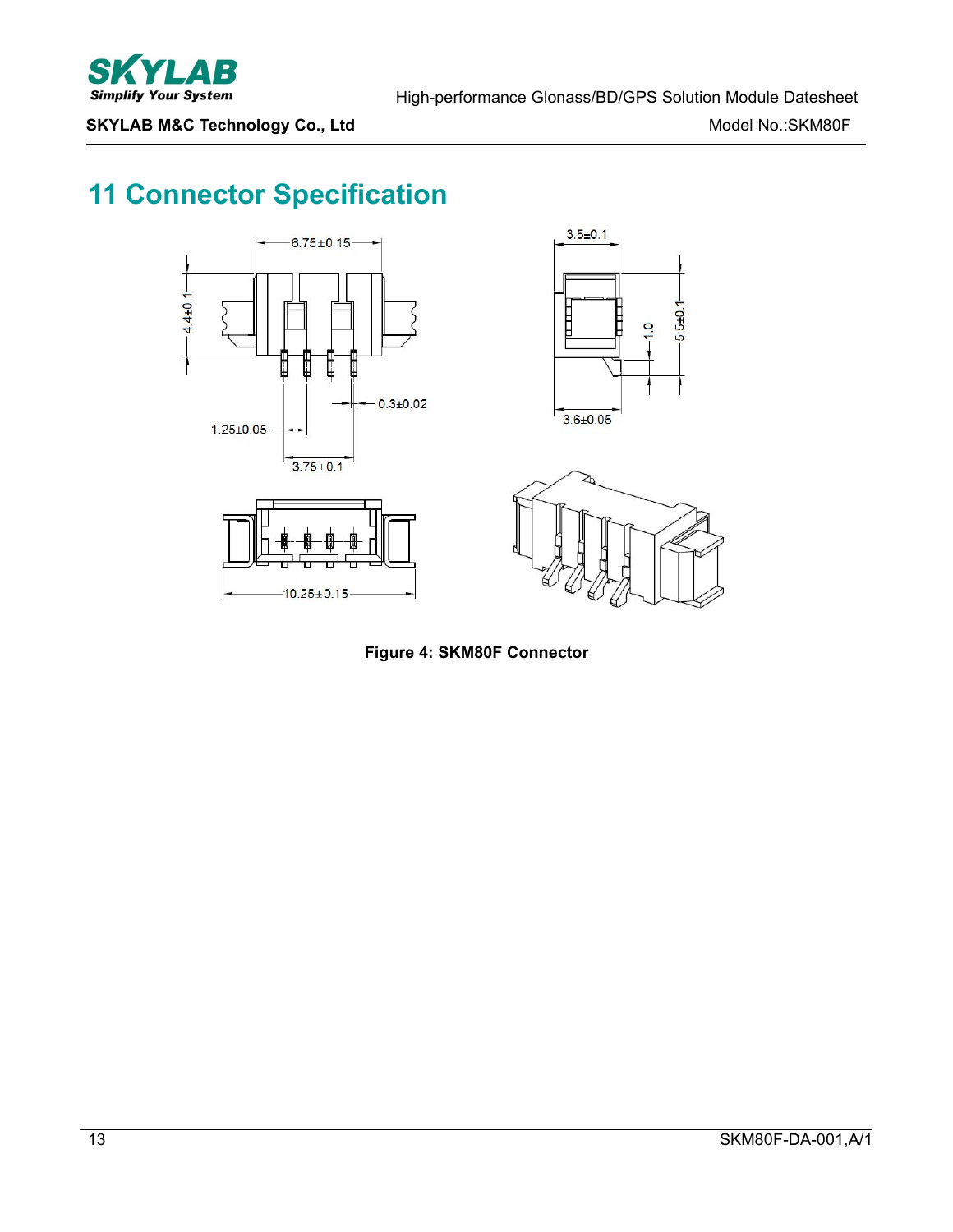

## <span id="page-13-0"></span>**12 Reference design schematic**



**Figure 5: SKM80F Typical Reference design schematic**

## <span id="page-13-1"></span>**13 Software Protocol**

### <span id="page-13-2"></span>**NMEA 0183 Protocol**

The NMEA protocol is an ASCII-based protocol, Records start with a \$ and with carriage return/line feed. GPS specific messages all start with \$GNxxx where xxx is a three-letter identifier of the message data that follows. NMEA messages have a checksum, which allows detection of corrupted data transfers.

The Skylab SKM80F supports the following NMEA-0183 messages: GGA, GLL, GSA, GSV, RMC VTG, ZDA. The module default NMEA-0183 output is set up GGA、GSA、RMC、GSV, and default baud rate is set up 38400bps.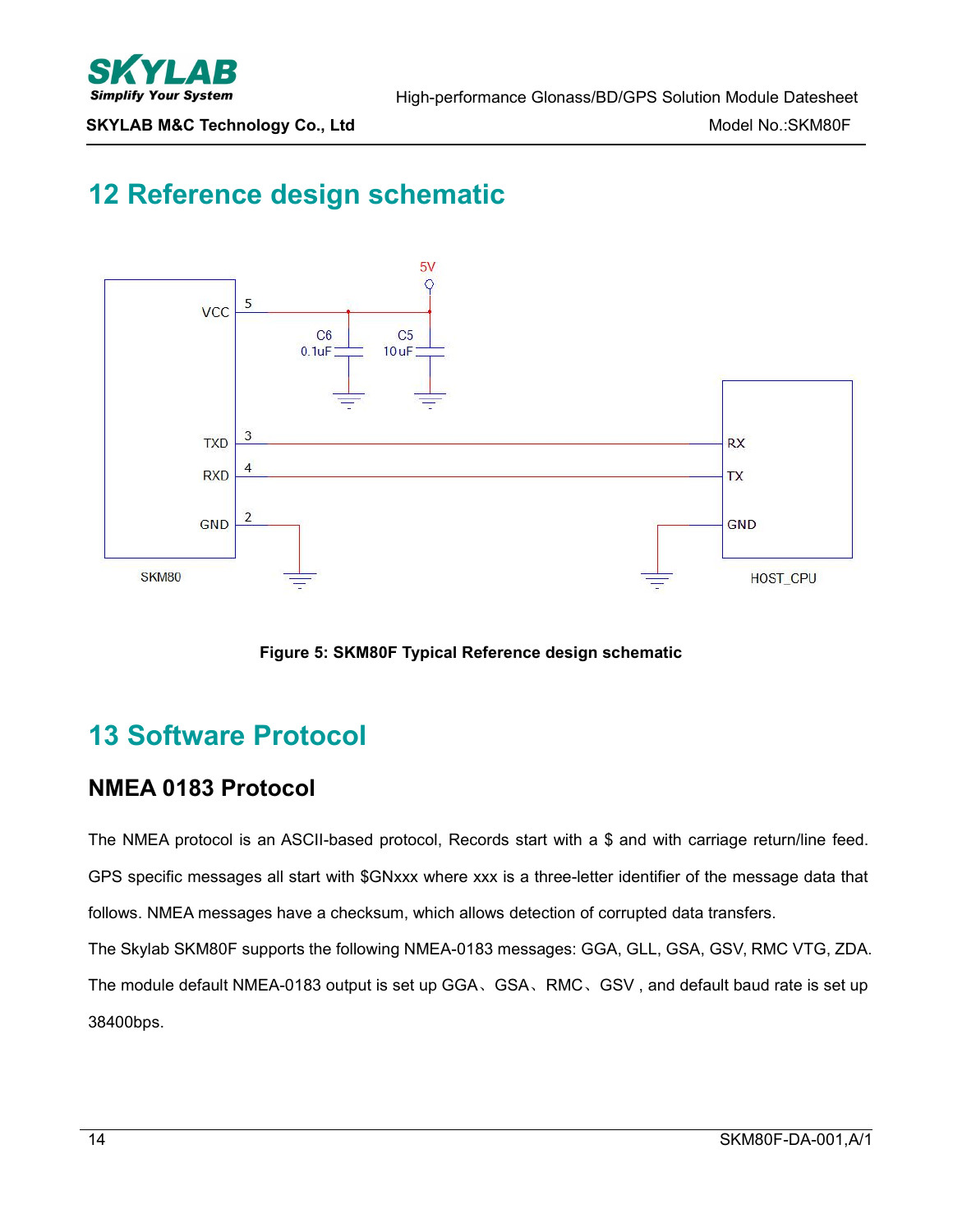

| <b>NMEA Record</b> | <b>Description</b>                                                | <b>Default</b> |
|--------------------|-------------------------------------------------------------------|----------------|
| <b>GNGGA</b>       | Global positioning system fixed data                              | Y              |
| <b>GNGLL</b>       | Geographic position-latitude/longitude                            | N              |
| <b>GPGSA</b>       | GNSS DOP and active satellites for GPS                            | Y              |
| <b>GLGSA</b>       | <b>GNSS</b><br>DOP and active satellites<br>for<br><b>GLONASS</b> | N              |
| <b>BDGSA</b>       | Beidou DOP and active satellites for BD                           | Y              |
| <b>GPGSV</b>       | GNSS satellites in view for GPS                                   | Y              |
| <b>GLGSV</b>       | GNSS satellites in view for GLONASS                               | N              |
| <b>BDGSV</b>       | Beidou satellites in view for BD                                  | Y              |
| <b>GNRMC</b>       | Recommended minimum specific GNSS data                            | Y              |
| <b>GNVTG</b>       | Course over ground and ground speed                               | N              |
| <b>GNZDA</b>       | Date and Time                                                     | N              |

| Table 1: NMEA-0183 Output Messages |  |
|------------------------------------|--|
|------------------------------------|--|

### <span id="page-14-0"></span>**GGA-Global Positioning System Fixed Data**

This sentence contains the position, time and quality of the navigation fix.

See RMC for Fix Status, Fix Mode, Fix Date, Speed, and True Course.

See GSA for Fix Type, PDOP, and VDOP.

\$GNGGA,021514.000,2232.1799,N,11401.1823,E,1,6,1.25,84.0,M,-2.2,M,,\*6A

| <b>Name</b>         | <b>Example</b> | <b>Units</b> | <b>Description</b>  |
|---------------------|----------------|--------------|---------------------|
| Message ID          | \$GNGGA        |              | GGA protocol header |
| <b>UTC Position</b> | 021514.000     |              | hhmmss.sss          |
| Latitude            | 2232.1799      |              | ddmm.mmmm           |
| N/S indicator       | N              |              | N=north or S=south  |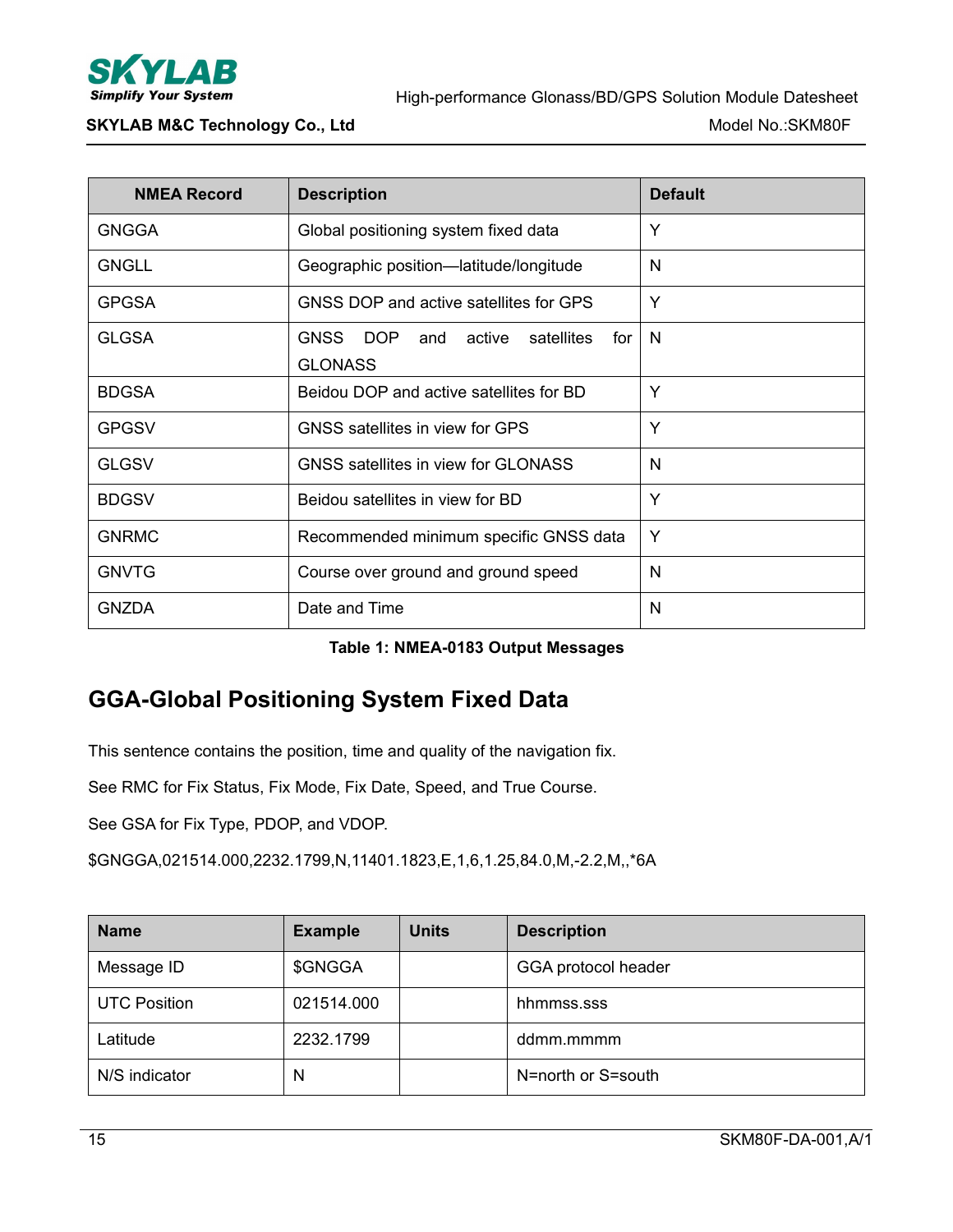

| Longitude                     | 11401.1823            |        | dddmm.mmmm                              |
|-------------------------------|-----------------------|--------|-----------------------------------------|
| E/W Indicator                 | E                     |        | E=east or W=west                        |
| <b>Position Fix Indicator</b> | 1                     |        | See Table 2-1                           |
| <b>Satellites Used</b>        | 6                     |        | Range 0 to 12                           |
| <b>HDOP</b>                   | 1.25                  |        | <b>Horizontal Dilution of Precision</b> |
| <b>MSL Altitude</b>           | 84.0                  | meters | Altitude (referenced to the Ellipsoid)  |
| AltUnit                       | м                     | meters | <b>Altitude Unit</b>                    |
| GeoSep                        | $-2.2$                | meters | <b>Geoidal Separation</b>               |
| GeoSepUnit                    | M                     | meters | <b>Geoidal Separation Unit</b>          |
| Age of Diff.Corr.             | <null></null>         | second | Null fields when it is not Used         |
| Diff.Ref.Station ID           | <null></null>         |        | Null fields when it is not Used         |
| Checksum                      | $*6A$                 |        |                                         |
| <b>EOL</b>                    | $<$ CR $>$ $<$ LF $>$ |        | End of message termination              |

#### **Table 2: GGA Data Format**

| <b>Value</b> | <b>Description</b>           |
|--------------|------------------------------|
| 0            | Fix not available or invalid |
|              | fix valid                    |
|              | Differential GPS, fix valid  |

**Table 2-1: Position Fix Indicators**

## <span id="page-15-0"></span>**GLL-Geographic Position – Latitude/Longitude**

This sentence contains the fix latitude and longitude. \$GNGLL,2232.1799,N,11401.1824,E,021513.000,A,A\*4E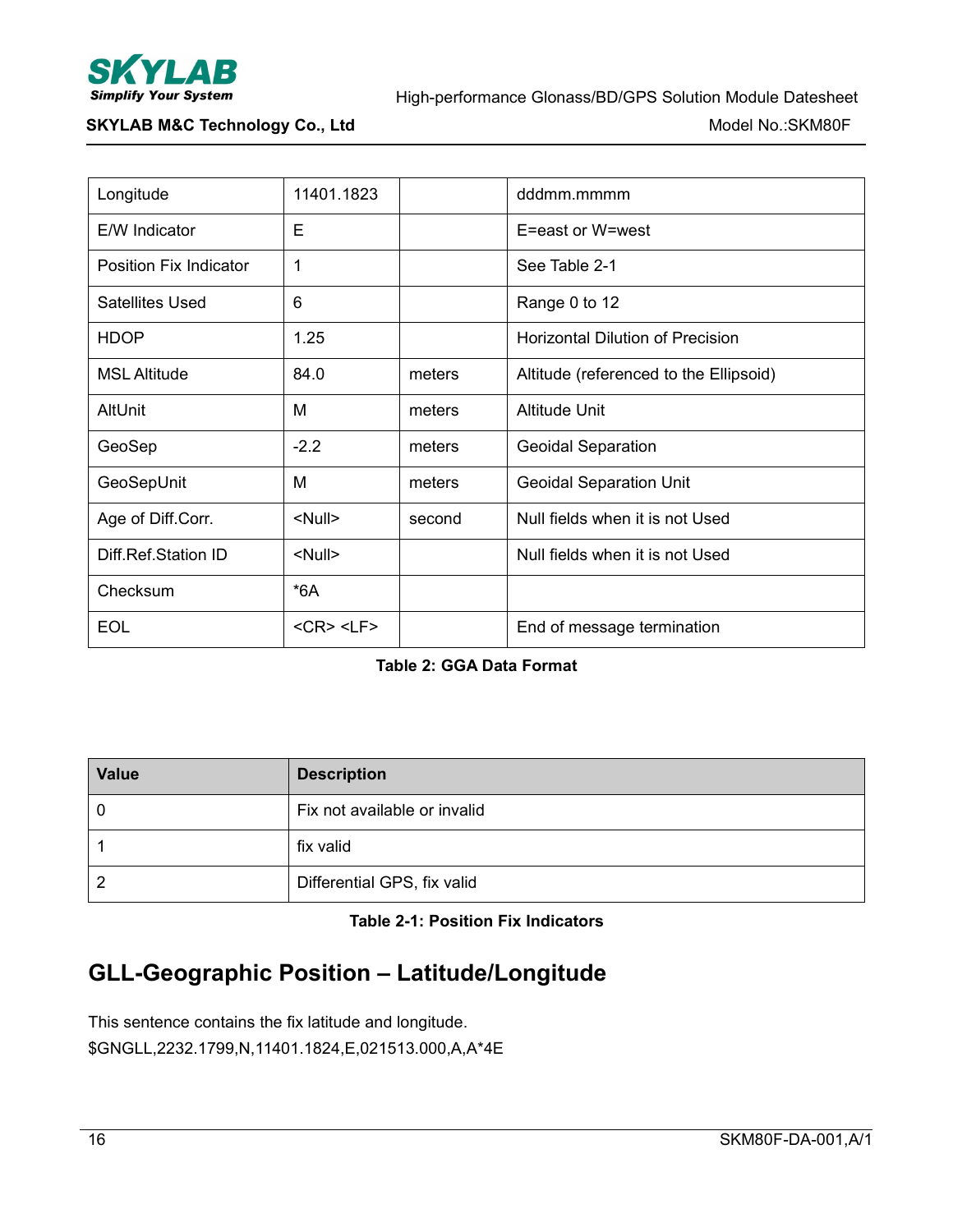

| <b>Name</b>         | <b>Example</b>        | <b>Units</b> | <b>Description</b>                     |
|---------------------|-----------------------|--------------|----------------------------------------|
| Message ID          | \$GNGLL               |              | GLL protocol header                    |
| Latitude            | 2232.1799             |              | ddmm.mmmm                              |
| N/S Indicator       | N                     |              | N=north or S=south                     |
| Longitude           | 11401.1824            |              | dddmm.mmmm                             |
| E/W Indicator       | E                     |              | E=east or W=west                       |
| <b>UTC Position</b> | 021513.000            |              | hhmmss.sss                             |
| <b>Fix Status</b>   | A                     |              | A=data valid or V=data not valid       |
| Fix Mode            | A                     |              | A=autonomous, N = No fix, D=DGPS, E=DR |
| Checksum            | $*4E$                 |              |                                        |
| <b>EOL</b>          | $<$ CR $>$ $<$ LF $>$ |              | End of message temination              |

#### **Table 3: GLL Data Format**

### <span id="page-16-0"></span>**GSA-GNSS DOP and Active Satellites**

This sentence contains the mode of operation, type of fix, PRNs of the satellites used in the solution as well as PDOP, HDOP and VDOP.

GPS GSA message: \$GPGSA,……

\$GPGSA,A,3,28,20,04,17,10,193,08,,,,,,1.14,0.75,0.85\*31

GLONASS GSA message: \$GLGSA,……

\$GLGSA,A,3,67,81,80,66,82,79,,,,,,,1.14,0.75,0.85\*11

BD GSA message: \$BDGSA,……

\$BDGSA,A,3,10,,,,,,,,,,,,1.54,1.26,0.88\*17

| <b>Name</b>          | <b>Example</b> | <b>Units</b> | <b>Description</b>  |
|----------------------|----------------|--------------|---------------------|
| Message              | \$GPGSA        |              | GSA protocol header |
| Mode 1               | A              |              | See Table 4-2       |
| Mode 2               | 3              |              | See Table 4-1       |
| ID of satellite used | 28             |              | Sy on Channel 1     |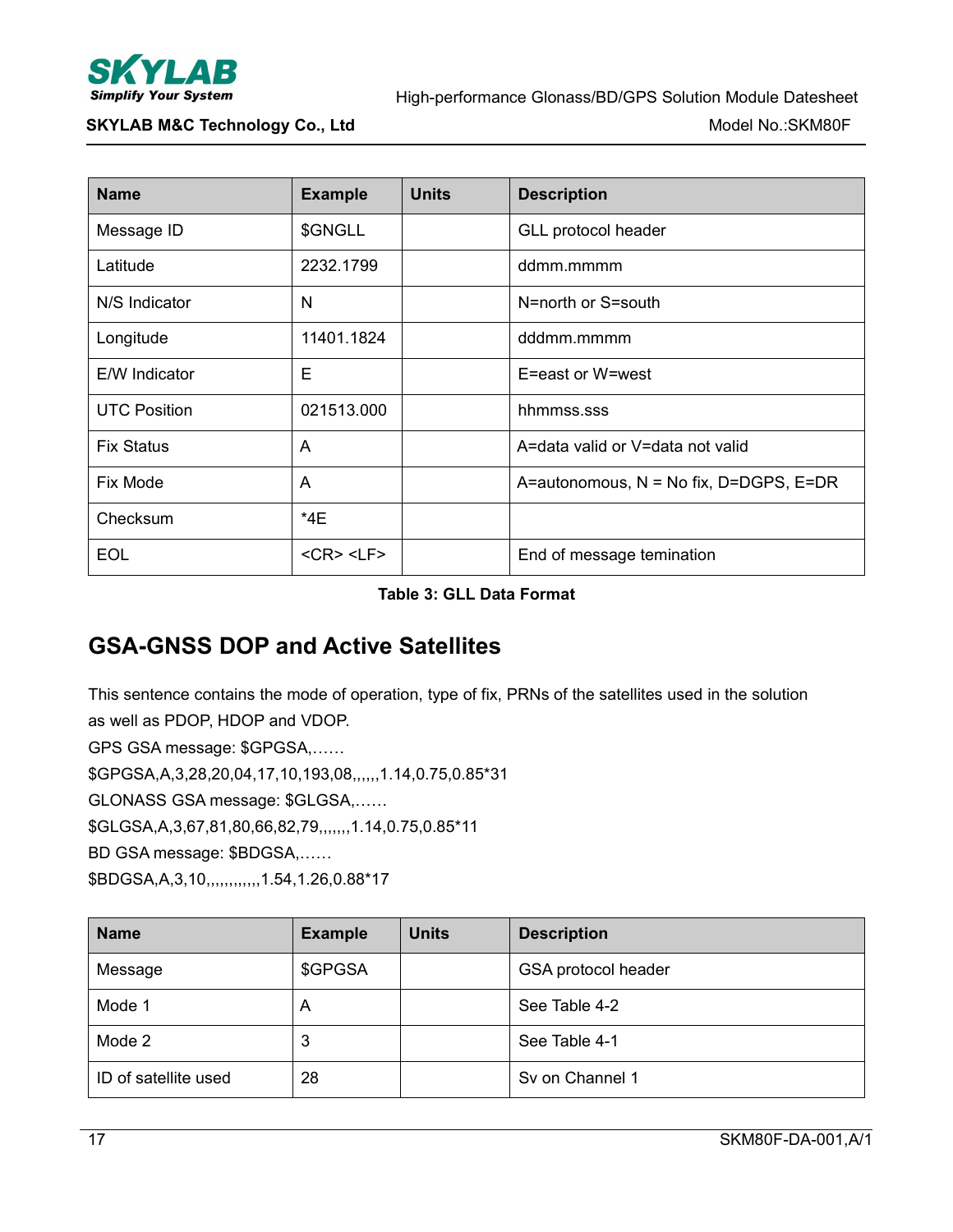

| ID of satellite used | 20                    | Sy on Channel 2                              |
|----------------------|-----------------------|----------------------------------------------|
| $\cdots$             | .                     | $\cdots$                                     |
| ID of satellite used | <null></null>         | Sv on Channel 12 (Null fields when it is not |
|                      |                       | Used)                                        |
| <b>PDOP</b>          | 1.14                  | <b>Position Dilution of Precision</b>        |
| <b>HDOP</b>          | 0.75                  | <b>Horizontal Dilution of Precision</b>      |
| <b>VDOP</b>          | 0.85                  | Vertical Dilution of Precision               |
| Checksum             | $*31$                 |                                              |
| <b>EOL</b>           | $<$ CR $>$ $<$ LF $>$ | End of message termination                   |

#### **Table 4: GSA Data Format**

| <b>Value</b> | <b>Description</b> |
|--------------|--------------------|
|              | Fix not available  |
|              | 2D Fix             |
| 3            | 3D Fix             |

#### **Table 4-1: Mode 2**

| <b>Value</b> | <b>Description</b>                              |
|--------------|-------------------------------------------------|
| M            | Manual-forced to operate in 2D or 3D mode       |
|              | Automatic-allowed to automatically switch 2D/3D |

**Table 4-2: Mode 1**

### <span id="page-17-0"></span>**GSV-GNSS Satellites in View**

This sentence contains the PRNs, azimuth, elevation, and signal strength of all satellites in view.

GPS GSV message: \$GPGSV,……

\$GPGSV,4,1,14,28,86,009,35,193,70,056,38,04,44,258,29,17,44,338,44\*48

GLONASS GSV message: \$GLGSV,……

\$GLGSV,3,1,10,79,42,239,15,66,40,076,31,67,37,143,29,81,33,025,14\*66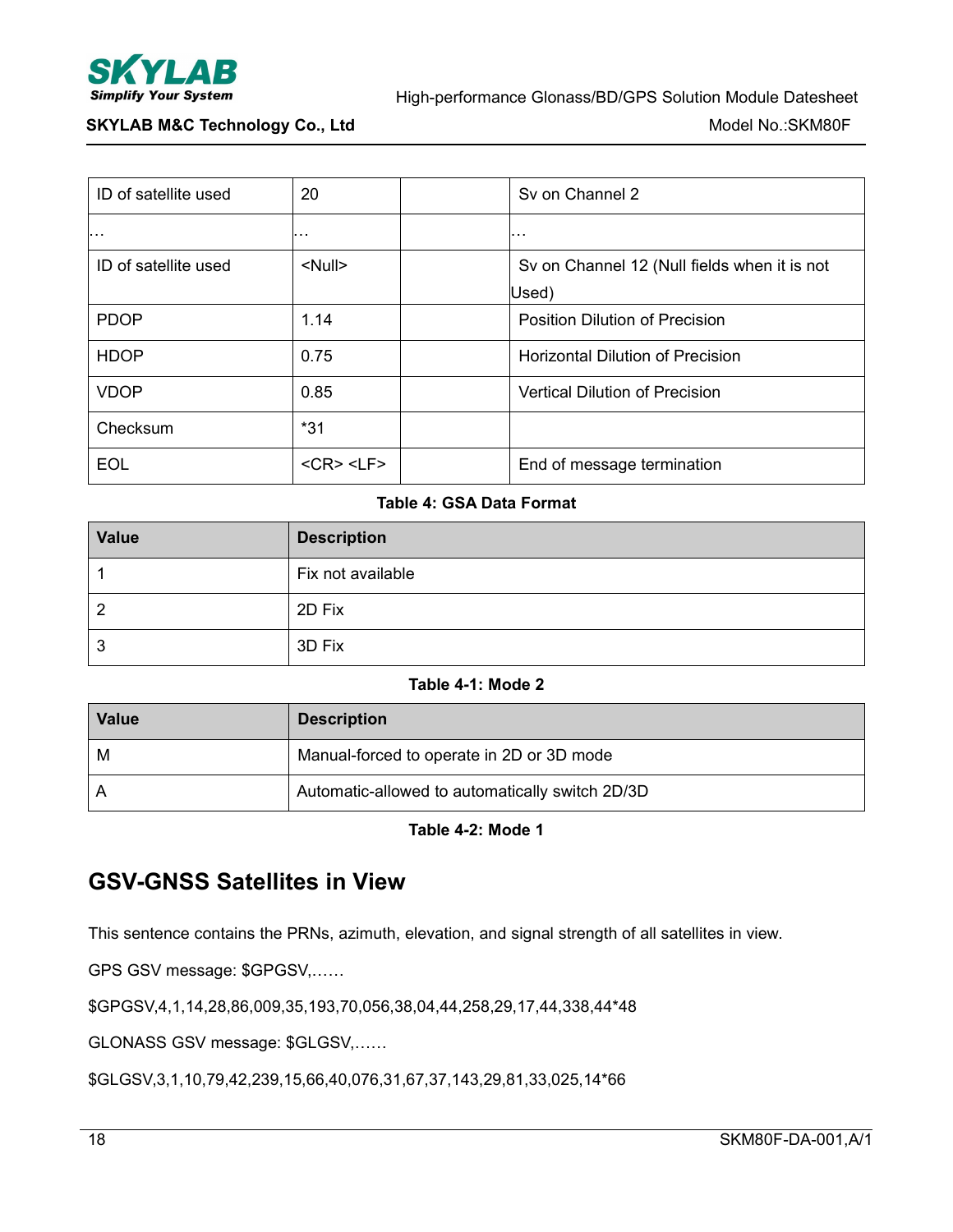

BD GSV message: \$BDGSV,……

\$BDGSV,1,1,03,10,46,329,31,08,43,161,,09,40,217,\*52

| <b>Name</b>        | <b>Example</b>        | <b>Units</b> | <b>Description</b>                           |
|--------------------|-----------------------|--------------|----------------------------------------------|
| Message ID         | \$GPGSV               |              | GSV protocol header                          |
| Number of Message  | 4                     |              | Total number of GSV sentences (Range 1 to 3) |
| Message Number     | 1                     |              | Sentence number of the total (Range 1 to 3)  |
| Satellites in View | 14                    |              | Number of satellites in view                 |
| Satellite ID       | 28                    |              | Channel 1                                    |
| Elevation          | 86                    | degrees      | Channel 1(Range 00 to 90)                    |
| Azinmuth           | 009                   | degrees      | Channel 1(Range 000 to 359)                  |
| SNR(C/NO)          | 35                    | $dB-Hz$      | Channel 1(Range 00 to 99, null when not      |
|                    |                       |              | tracking)                                    |
| $\cdots$           |                       |              | $\cdots$                                     |
| Satellite ID       | 17                    |              | Channel 4                                    |
| Elevation          | 44                    | degrees      | Channel 4(Range 00 to 90)                    |
| Azimuth            | 338                   | degrees      | Channel 4(Range 000 to 359)                  |
| SNR(C/NO)          | 44                    | $dB-Hz$      | Channel 4(Range 00 to 99, null when not      |
|                    |                       |              | tracking)                                    |
| Checksum           | $*48$                 |              |                                              |
| EOL                | $<$ CR $>$ $<$ LF $>$ |              | End of message termination                   |

#### **Table 5: GSV Data Format**

Depending on the number of satellites tracked multiple messages of GSV data may be required.

### <span id="page-18-0"></span>**RMC-Recommended Minimum Specific GNSS Data**

This sentence contains the recommended minimum fix information.

See GGA for Fix Quality, Sats Used, HDOP, Altitude, Geoidal Separation, and DGPS data.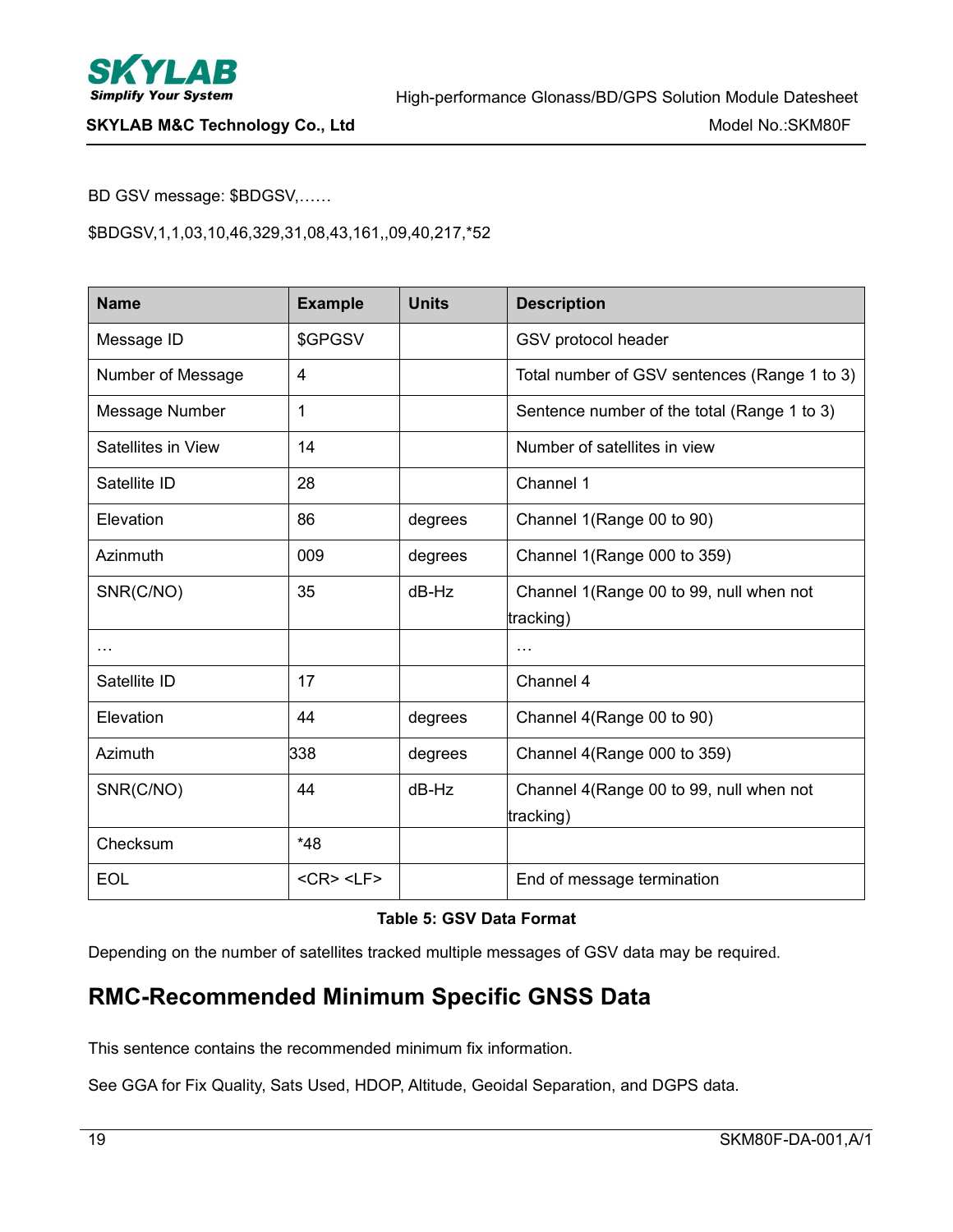

#### See GSA for Fix Type, PDOP and VDOP.

\$GNRMC,023345.000,A,2232.1767,N,11401.1953,E,0.18,151.55,100410,,,A\*76

| <b>Name</b>                            | <b>Example</b>        | <b>Units</b> | <b>Description</b>                                    |
|----------------------------------------|-----------------------|--------------|-------------------------------------------------------|
| Message ID                             | \$GNRMC               |              | RMC protocol header                                   |
| <b>UTS Position</b>                    | 023345.000            |              | hhmmss.sss                                            |
| <b>Status</b>                          | A                     |              | A=data valid or V=data not valid                      |
| Latitude                               | 2232.1767             |              | ddmm.mmmm                                             |
| N/S Indicator                          | N                     |              | N=north or S=south                                    |
| Longitude                              | 11401.1953            |              | dddmm.mmmm                                            |
| E/W Indicator                          | E                     |              | E=east or W=west                                      |
| Speed Over Ground                      | 0.18                  | Knots        |                                                       |
| <b>Course Over Ground</b>              | 151.55                | Degrees      | <b>True Course</b>                                    |
| Date(UTC)                              | 100410                |              | ddmmyy                                                |
| Magnetic variation                     | <null></null>         | Degrees      | Null fields when it is not Used                       |
| Magnetic Variation<br><b>Direction</b> | <null></null>         |              | E=east or W=west (Null fields when it is not<br>Used) |
| Fix Mode                               | A                     |              | A=autonomous, N = No fix, D=DGPS, E=DR                |
| Checksum                               | $*76$                 |              |                                                       |
| <b>EOL</b>                             | $<$ CR $>$ $<$ LF $>$ |              | End of message termination                            |

#### **Table 6: RMC Data Format**

## <span id="page-19-0"></span>**VTG-Course Over Ground and Ground Speed**

This sentence contains the course and speed of the navigation solution. \$GNVTG,148.81,T,,M,0.13,N,0.24,K,A\*23

| <b>Name</b> | Example | <b>Units</b> | Description |
|-------------|---------|--------------|-------------|
|             |         |              |             |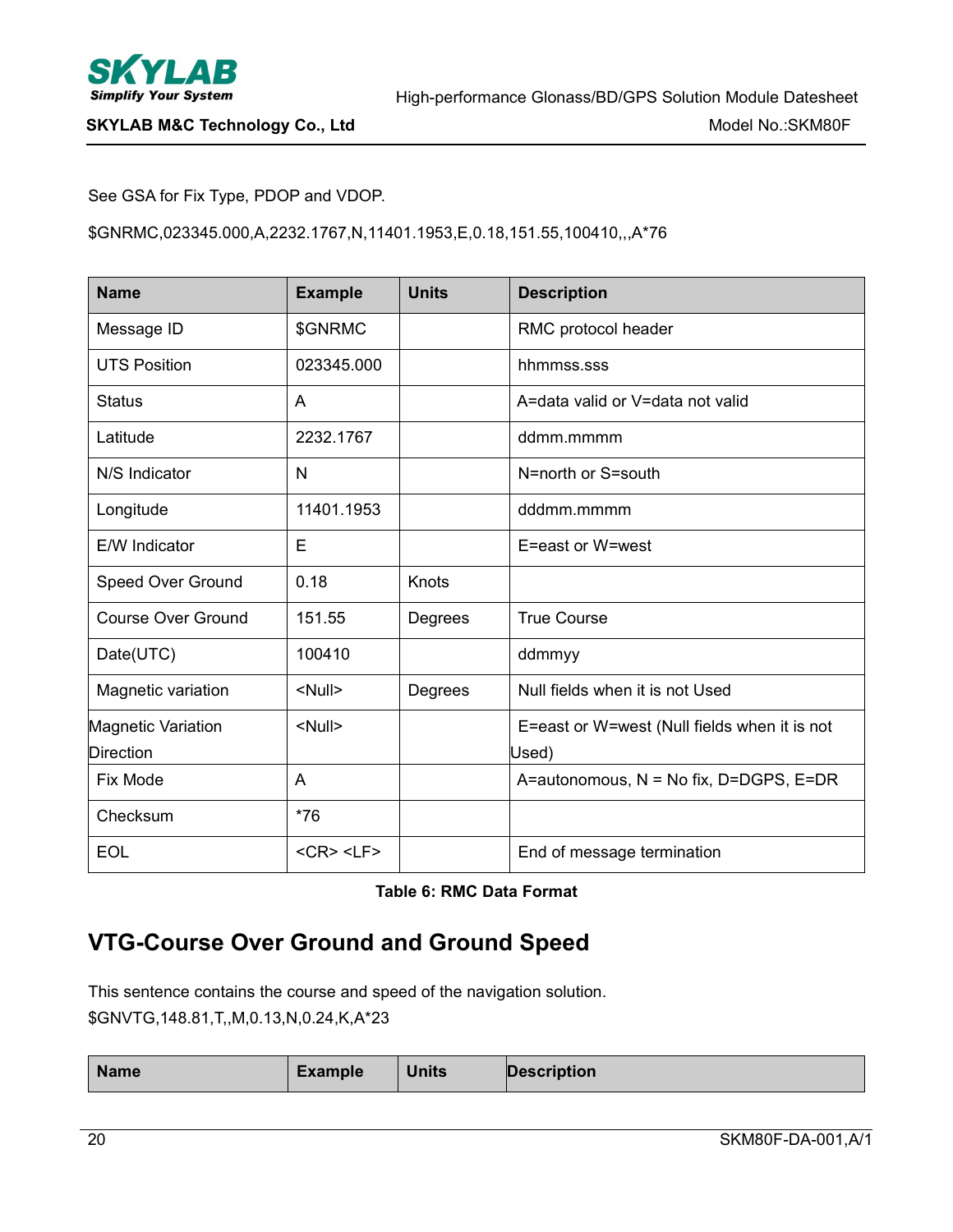

| Message ID        | \$GPVTG               |         | VTG protocol header                               |  |
|-------------------|-----------------------|---------|---------------------------------------------------|--|
| <b>Tcourse</b>    | 148.81                | Degrees | <b>True Course</b>                                |  |
| Reference         | Т                     |         | $T = True$                                        |  |
| <b>Mcourse</b>    | <null></null>         | Degrees | Magnetic Course (Null fields when it is not Used) |  |
| Reference         | M                     |         | $M = Magnetic$ (Null fields when it is not Used)  |  |
| Speed over ground | 0.13                  | Knots   | Nautical Miles per Hour                           |  |
| Units             | N                     |         | Knots                                             |  |
| Speed over ground | 0.24                  | Km/hr   | in Kilometers per Hour                            |  |
| <b>Units</b>      | K                     |         | Kilometer per hour                                |  |
| Mode              | A                     |         | A=Autonomous, N=No fix, D=DGPS, E=DR              |  |
| Checksum          | $*23$                 |         |                                                   |  |
| <b>EOL</b>        | $<$ CR $>$ $<$ LF $>$ |         | End of message termination                        |  |
|                   |                       |         |                                                   |  |

#### **Table 7: VTG Data Format**

### <span id="page-20-0"></span>**ZDA-Date and Time**

This sentence contains UTC date & time, and local time zone offset information.

\$GNZDA,023345.000,10,04,2010,,\*4D

| <b>Name</b>      | <b>Example</b>     | <b>Units Description</b>                                 |
|------------------|--------------------|----------------------------------------------------------|
| Message ID       | \$GPZDA            | ZDA protocol header                                      |
| <b>UTC Time</b>  | 023345.000         | hhmmss.sss                                               |
| Day              | 10                 | UTC time: day (01  31) dd                                |
| Month            | 04                 | UTC time: month $(01 \dots 12)$<br>mm                    |
| Year             | 2010               | UTC time: year (4 digit year) yyyy                       |
| local zone hours | $\leq$ null $\geq$ | Local Time Zone Offset Hours (Null fields when it is not |
|                  |                    | Used)                                                    |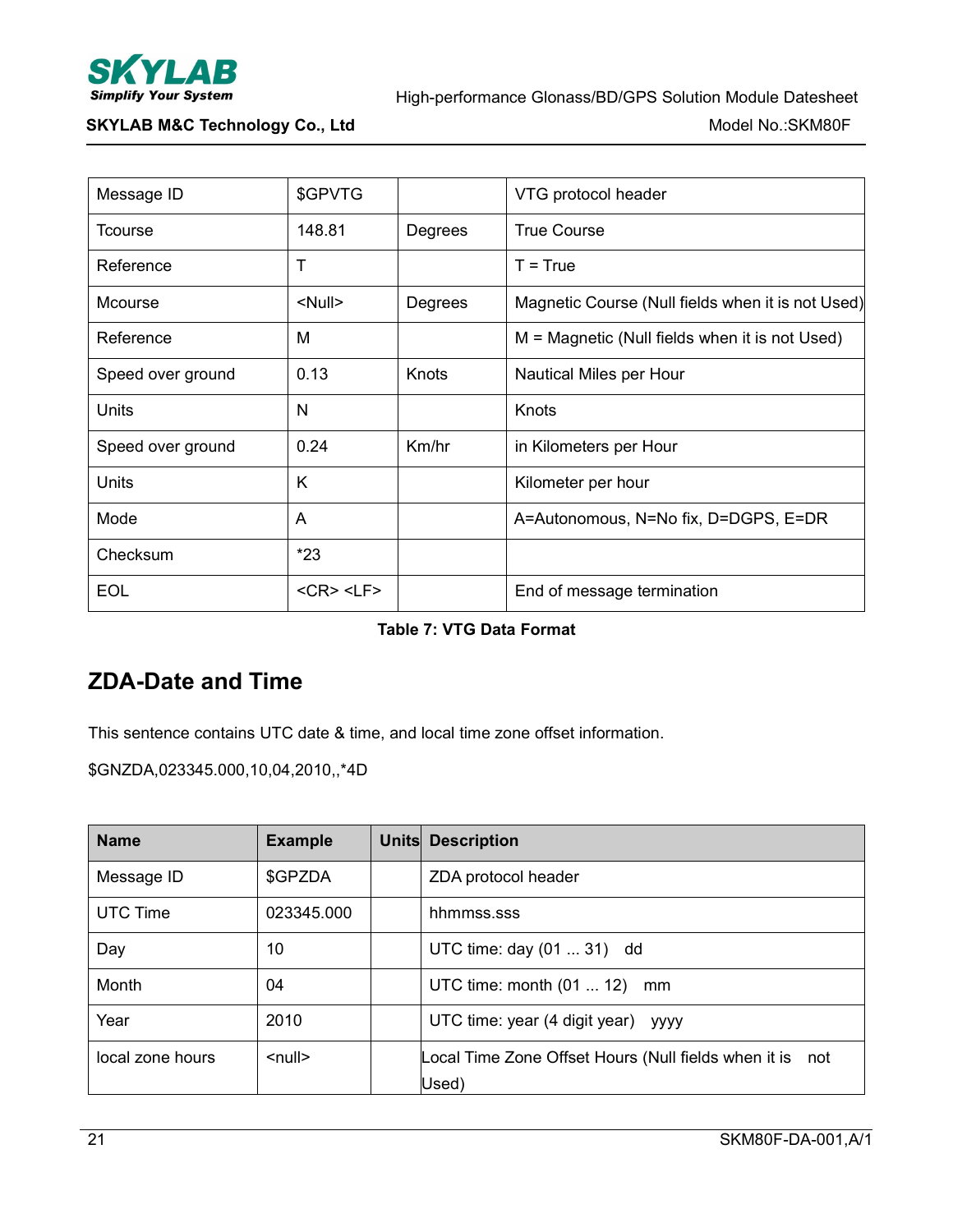

| local zone minutes | $\leq$ null $\geq$ | Local Time Zone Offset Minutes (Null fields when it is not<br>(Used |
|--------------------|--------------------|---------------------------------------------------------------------|
| Checksum           | $*4D$              |                                                                     |
| EOL                | $<$ CR> $<$ LF>    | End of message termination                                          |

#### **Table 8: ZDA Data Format**

### <span id="page-21-0"></span>**CMD List**

| <b>CMD TYPE</b>                  | CMD Example:                              |
|----------------------------------|-------------------------------------------|
| <b>Hot Restart</b>               | \$PMTK101*32 <cr><lf></lf></cr>           |
| Warm Restart                     | \$PMTK102*31 <cr><lf></lf></cr>           |
| Cold Restart                     | \$PMTK103*30 <cr><lf></lf></cr>           |
| <b>Full Cold Restart</b>         | \$PMTK104*37 <cr><lf></lf></cr>           |
| Search GLONASS satellites only   | \$PMTK353,0,1,0,0,0*2A <cr><lf></lf></cr> |
| Search GPS satellites only       | \$PMTK353,1,0,0,0,0*2A <cr><lf></lf></cr> |
| Search GPS and GLONASS           |                                           |
| satellites                       | \$PMTK353,1,1,0,0,0*2B <cr><lf></lf></cr> |
| Search BEIDOU satellites only    | \$PMTK353,0,0,0,0,1*2A <cr><lf></lf></cr> |
| Search GPS and BEIDOU satellites | \$PMTK353,1,0,0,0,1*2B <cr><lf></lf></cr> |

**Table 9: CMD List**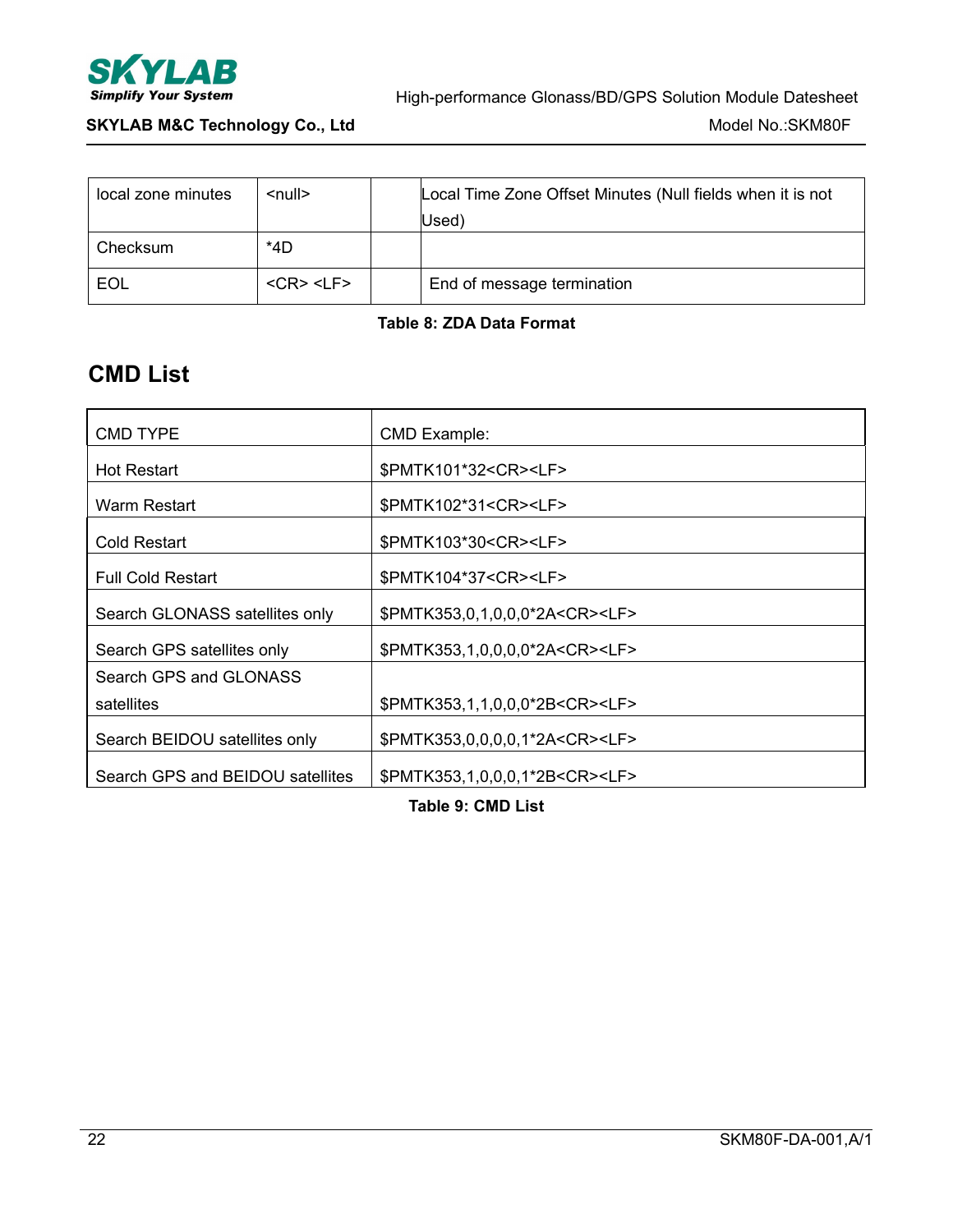

## <span id="page-22-0"></span>**14 Packaging Specification**





## <span id="page-22-1"></span>**15 Revision History**

| <b>Revision</b> | <b>Description</b>       | <b>Approved</b> | Date     |
|-----------------|--------------------------|-----------------|----------|
| V1.01           | Initial Release to V1.01 | George          | 20200812 |